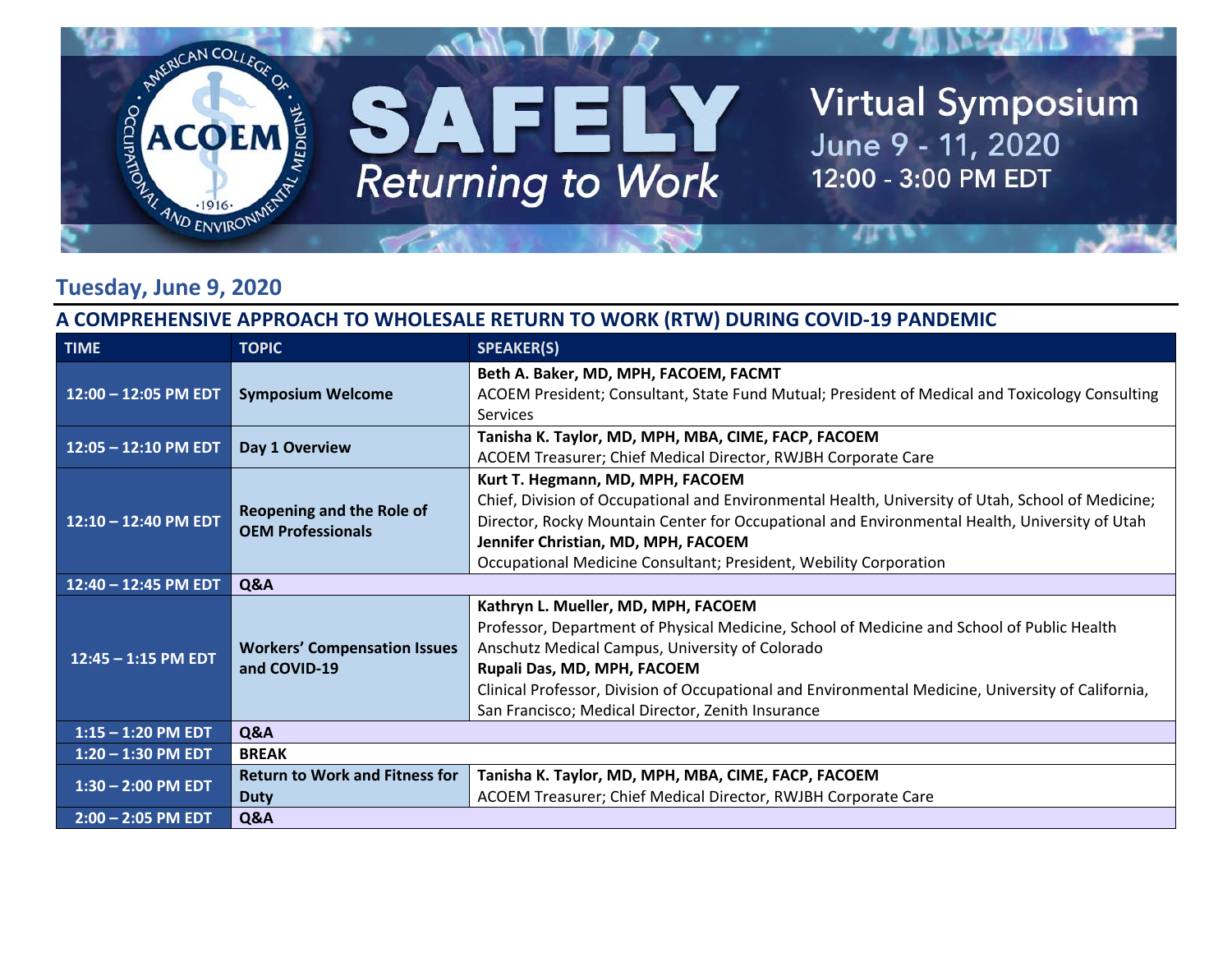| $2:05 - 2:15$ PM EDT | <b>Return to Business and</b>         | Glenn S. Pransky, MD, MOCCH, FACOEM                                                               |
|----------------------|---------------------------------------|---------------------------------------------------------------------------------------------------|
|                      | <b>Employee Mental Health: The</b>    | Associate Professor, Departments of Family Medicine and Quantitative Health Sciences, University  |
|                      | next COVID Frontier?                  | of Massachusetts Medical School                                                                   |
|                      |                                       |                                                                                                   |
|                      |                                       | <b>William Niehaus, MD</b>                                                                        |
| $2:15 - 2:35$ PM EDT | <b>Recovery: Rehabilitation</b>       | Associate Program Director, CU Physical Medicine and Rehabilitation Residency, Outpatient         |
|                      | <b>Programs</b>                       | Medical Director of Physical Medicine and Rehabilitation - Anschutz Medical Campus, University of |
|                      |                                       | Colorado School of Medicine, Department of Physical Medicine & Rehabilitation                     |
| $2:35 - 2:40$ PM EDT | <b>Q&amp;A</b>                        |                                                                                                   |
| $2:40 - 3:10$ PM EDT |                                       | Robert C. Blink, MD, MPH, FACOEM                                                                  |
|                      | HR/EAP/Policies/Legal                 | Medical Director and CEO, Worksite Partners Medical Group                                         |
|                      | <b>Challenges: Specific Scenarios</b> | Jerome Schreibstein, JD                                                                           |
|                      |                                       | Partner, Employment Practice Group, Gordon Rees Scully Mansukhani, LLP                            |
| $3:10 - 3:15$ PM EDT | Q&A                                   |                                                                                                   |
| $3:15 - 3:20$ PM EDT | Day 1 Recap                           | Tanisha K. Taylor, MD, MPH, MBA, CIME, FACP, FACOEM                                               |
|                      |                                       | ACOEM Treasurer; Chief Medical Director, RWJBH Corporate Care                                     |

## **Wednesday, June 10, 2020**

### **BIOLOGICAL SCIENCE/ROLE OF MEDICAL/SAFETY/INDUSTRIAL HYGIENE**

| <b>TIME</b>            | <b>TOPIC</b>                                                                                              | <b>SPEAKER(S)</b>                                                                                                                                                                                       |
|------------------------|-----------------------------------------------------------------------------------------------------------|---------------------------------------------------------------------------------------------------------------------------------------------------------------------------------------------------------|
| $12:00 - 12:05$ PM EDT | Day 2 Overview                                                                                            | Kathryn L. Mueller, MD, MPH, FACOEM<br>Professor, Department of Physical Medicine, School of Medicine and School of Public Health<br>Anschutz Medical Campus, University of Colorado                    |
| 12:05 - 12:25 PM EDT   | <b>Face Coverings: Science and</b><br><b>Practice</b>                                                     | Robert K. McLellan, MD, MPH, FACOEM, FAAFP<br>Professor, Active Emeritus, The Dartmouth Institute for Health Policy and Clinical Practice, Geisel<br>School of Medicine; Principal, RKMD Consulting LLC |
| $12:25 - 12:45$ PM EDT | <b>Controlling Airborne Exposure:</b><br><b>Masking, Respirators,</b><br><b>Aerosols, and Ventilation</b> | Philip Harber, MD, MPH, FACOEM, FCCP, ATSF<br>Professor of Public Health, University of Arizona, Mel and Enid Zuckerman College of Public Health                                                        |
| $12:45 - 12:50$ PM EDT | Q&A                                                                                                       |                                                                                                                                                                                                         |
| $12:50 - 1:30$ PM EDT  | <b>Tracking Employee Exposure</b><br>to COVID-19                                                          | Marianne Cloeren, MD, MPH, FACOEM<br>Associate Professor, Division of Occupational and Environmental Medicine, Department of<br>Medicine, University of Maryland School of Medicine                     |
| $1:30 - 1:35$ PM EDT   | Q&A                                                                                                       |                                                                                                                                                                                                         |
| $1:35 - 1:45$ PM EDT   | <b>BREAK</b>                                                                                              |                                                                                                                                                                                                         |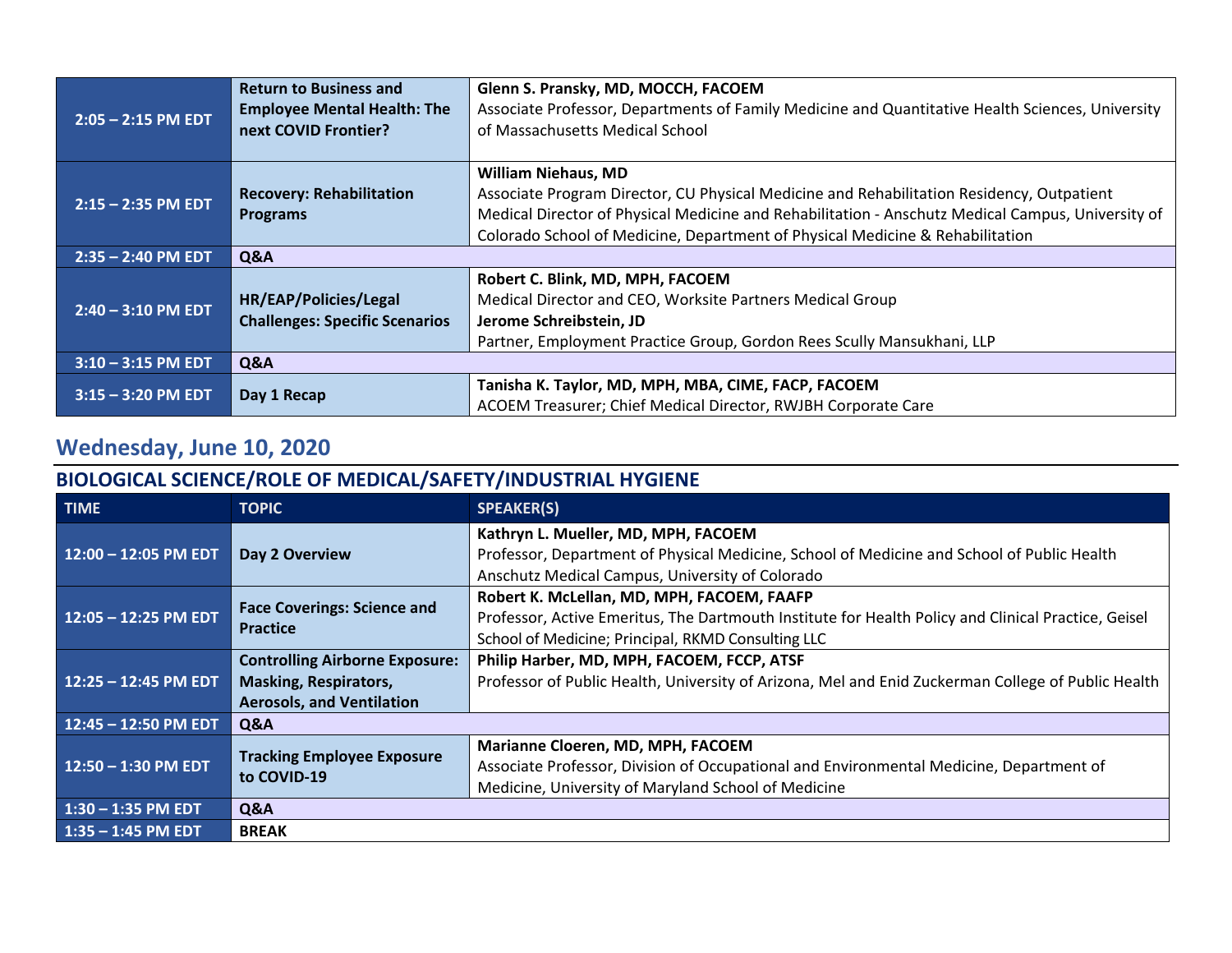|                      | <b>Testing Programs and</b>          | Robert J. Harrison, MD, MPH                                                                        |
|----------------------|--------------------------------------|----------------------------------------------------------------------------------------------------|
| $1:45 - 2:25$ PM EDT | Protocols - Employers,               | Clinical Professor, Division of Occupational and Environmental Medicine, University of California, |
|                      | <b>Workers and Public Health</b>     | San Francisco                                                                                      |
| $2:25 - 2:30$ PM EDT | Q&A                                  |                                                                                                    |
| $2:30 - 3:10$ PM EDT | <b>Role of Safety and Industrial</b> | Deborah Roy, MPH, RN, COHN-S, CIT, CSP, FASSP, FAAOHN                                              |
|                      | <b>Hygiene</b>                       | President-Elect, American Society of Safety Professionals; President, SafeTech Consultants, Inc.   |
| $3:10 - 3:15$ PM EDT | Q&A                                  |                                                                                                    |
| $3:15 - 3:20$ PM EDT |                                      | Kathryn L. Mueller, MD, MPH, FACOEM                                                                |
|                      | Day 2 Recap                          | Professor, Department of Physical Medicine, School of Medicine and School of Public Health         |
|                      |                                      | Anschutz Medical Campus, University of Colorado                                                    |

# **Thursday, June 11, 2020**

| <b>INDUSTRY SPECIFIC RETURN-TO-WORK GUIDANCE</b> |                                                           |                                                                                                                                                                                        |
|--------------------------------------------------|-----------------------------------------------------------|----------------------------------------------------------------------------------------------------------------------------------------------------------------------------------------|
| <b>TIME</b>                                      | <b>TOPIC</b>                                              | <b>SPEAKER(S)</b>                                                                                                                                                                      |
| $12:00 - 12:05$ PM EDT                           | Day 3 Overview                                            | Rupali Das, MD, MPH, FACOEM<br>Clinical Professor, Division of Occupational and Environmental Medicine, University of California,<br>San Francisco; Medical Director, Zenith Insurance |
| 12:05 - 12:30 PM EDT                             | <b>Meatpacking/Assembly Line/</b><br><b>Manufacturing</b> | Mike Van Dyke, PhD, CIH<br>Associate Professor, Department of Environmental and Occupational Health and the Center for<br>Work, Health & Environment, Colorado School of Public Health |
| $12:30 - 12:35$ PM EDT                           | Q&A                                                       |                                                                                                                                                                                        |
| $12:35 - 1:00$ PM EDT                            | Food Industry/Grocery/                                    | Rajiv Das, MD, MPH, MS, MRO, FACOEM                                                                                                                                                    |
|                                                  | <b>Restaurant/Agriculture</b>                             | Medical Director, Safeway Inc., Vons and Albertsons Stores                                                                                                                             |
| $1:00 - 1:05$ PM EDT                             | Q&A                                                       |                                                                                                                                                                                        |
| $1:05 - 1:30$ PM EDT                             | Maritime/Oilfields/Remote                                 | Robert M. Bourgeois, MD, MPH, FACOEM                                                                                                                                                   |
|                                                  | <b>Workers/Utilities</b>                                  | ACOEM President-Elect; Medical Director, Bourgeois Medical Clinic                                                                                                                      |
| $1:30 - 1:35$ PM EDT                             | Q&A                                                       |                                                                                                                                                                                        |
| $1:35 - 1:45$ PM EDT                             | <b>BREAK</b>                                              |                                                                                                                                                                                        |
| $1:45 - 2:10$ PM EDT                             | <b>Health Care</b>                                        | Amy J. Behrman, MD, FACOEM, FACP<br>Medical Director, Occupational Medicine and Professor, University of Pennsylvania, Perelman<br><b>School of Medicine</b>                           |
| $2:10 - 2:15$ PM EDT                             | Q&A                                                       |                                                                                                                                                                                        |